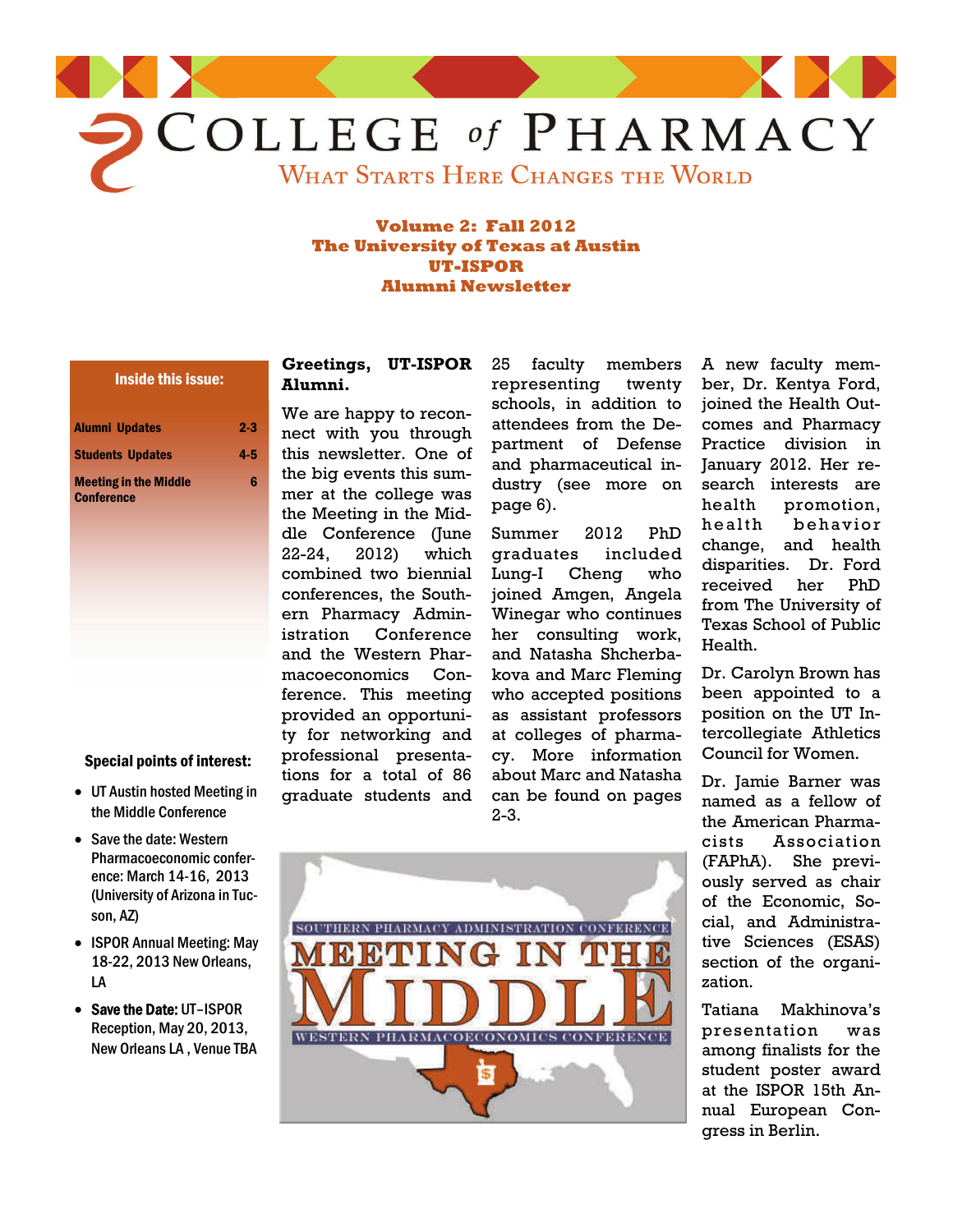



Natasha Shcherbakova, PhD 2012

 As a recent alumna of the Division of Health Outcomes and Pharmacy Practice graduate program, I am delighted to share my post-graduate experiences and give advice to current graduate students and UT -ISPOR chapter members.

 I completed my doctoral dissertation under the supervision of Dr. Karen Rascati in August 2012. Following that, I joined Western New England University College of Pharmacy as an assistant professor. This appointment combines responsibilities of teaching in the college with health services research responsibilities at a local health plan, Health New England. The access to the health plan data allows me to continue to hone my idea generation, research design and data analyses skills. Meanwhile, the academic appointment challenges me to develop new approaches to teaching within the professional curriculum to get students passionate about pharmacoeconomics and outcomes research and its applicability to their future careers.

 Having my graduate school experience still close and vivid, I'll take the opportunity to provide a few tidbits of advice to current graduate students. First, do take advantage of the magnitude of resources, student organizations, educational programs, worldrenowned speakers, and activities that The University of Texas at Austin has to offer. Upon leaving, I realized how much I benefited from the richness of the UT graduate school experience. Second, try to reserve at least two summers during your doctoral studies for internship experiences. Not only will the internships expand your perspective on the type of a career path to follow upon graduation but they also will open up many professional networking opportunities – incredible resource regardless of the career path you choose. Finally, do not be afraid to reach out to faculty within and outside of the HOPP division and the College of Pharmacy to discuss recent publications or confer about your own research ideas. Given the more interdisciplinary nature of our field, reaching out to faculty at the School of Nursing, School of Public Health, satellite programs, or programs outside of UT will strengthen your abilities to interact with researchers from multiple backgrounds – a helpful asset for any employment opportunities. Last but not least, do enjoy Austin – an incredible city that may smooth the bumpiest periods of your graduate school journey with its music, culture and entertainment scenes.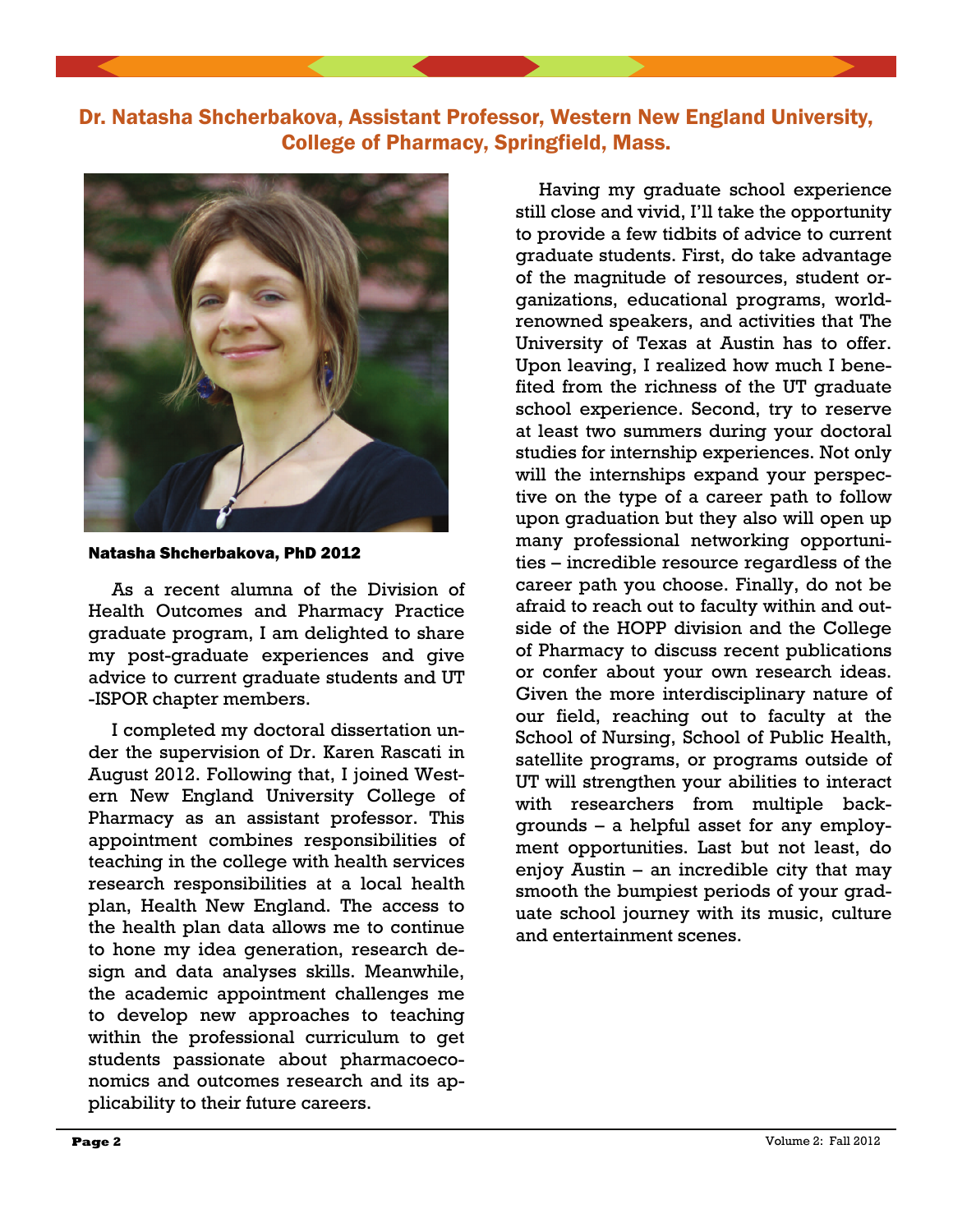



#### Marc Fleming, PhD 2012

 As some of you may know, I recently graduated from our wonderful program in August 2012. I completed both my MS and PhD under the supervision of Dr. Jamie Barner. Since I do not have years of work experience to share, I would like to highlight the importance of networking. Webster's defines networking as "the cultivation of productive relationships for employment or business." I want to stress the importance of networking at conferences with UT alumni and other conference participants. For most of you, this will be an important part of your success for any job; industry or academia. Your presentation skills and interactions with others may be the difference in obtaining a job, gaining important collaborators and achieving funding success.

 I am currently an assistant professor of clinical and administrative sciences, Division of Pharmacy Administration and Public Health at the University of Houston, College of Pharmacy. I started on October 1, 2012. I feel like the luckiest man in the world, not

only because I have returned home, but because I am excited about my research. My research area focuses on prescriber and pharmacist use of the prescription drug monitoring program (PDMP), at the point of patient care. The PDMP is an online accessible database that houses patient histories on all controlled drugs dispensed from community and outpatient pharmacies. I have been asked to join a task force working with a group to connect electronic health records, including the PDMP, for all Houston area patients. Although it has only been two months, I have recently established a relationship with the director of emergency medicine at the MD Anderson Cancer Center. I have devoted a good amount of time developing networks within my department and with external colleagues. Networking is critical for me to accomplish my research and publication goals. Networking is also a critical component of successful research funding (i.e., contact program officer). Did I mention the importance of networking? No matter what your career goals, networking will be a critical element to your success.

 My advice to UT-ISPOR students is to start developing your networking skills NOW, if you have not done so already. Talk to colleagues at conferences that have similar research interests and follow up with occasional emails. Persistence is often the key to establishing some of your networking connections. So, do not be afraid of rejection, and let the world know how passionate you are about your research.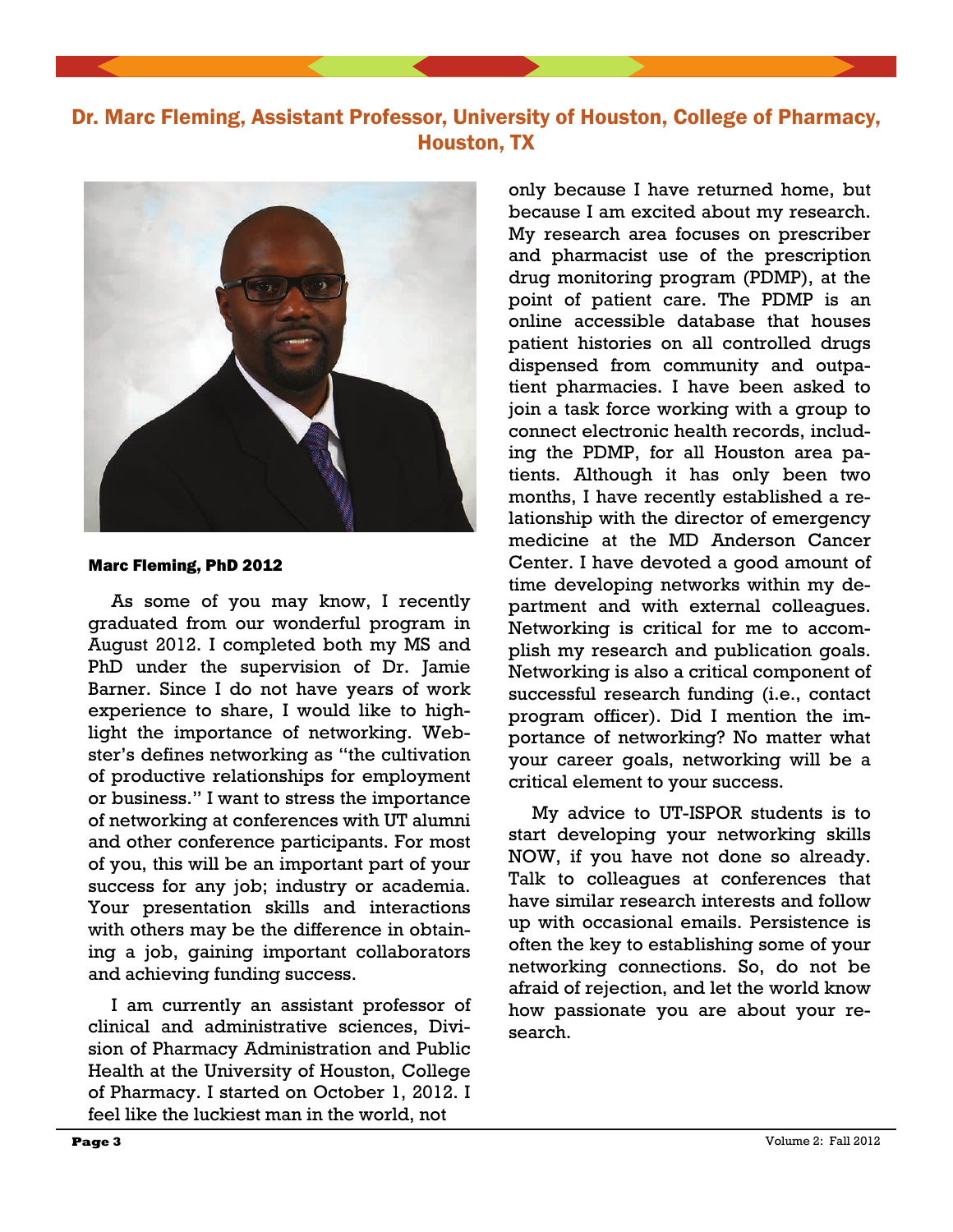## Summer Internship at Genentech By Shan Jiang, MS



#### San-Francisco, CA

 Summer 2012 was the most memorable summer I have spent in the US because of my internship experience with Genentech. I learned a great deal from the internship and was able to work with some really smart and motivated health outcomes researchers in the company.

I worked in the biometrics, health outcomes and payer support group in the commercial department. My project was a qualitative study assessing disease burden. I had the opportunity to get involved with patient interviews and listen to their needs. This experience ignited several research ideas and motivated me to conduct research for underserved patients who have the most urgent medical needs. In addition, this internship helped me gain skills in Excel modeling and large database analysis. With the help of my manager, I met with Genentech employees who have diverse research backgrounds, and gained insight into what it is like to work for a pharmaceutical company. During my internship, I also realized that our graduate program has been instrumental in educating us by offering the knowledge and skills needed to be successful. After I returned to the program, I felt more inspired and motivated to conduct health outcomes research.

## Summer Internship at Xcenda By Abiola Oladapo, MS



Palm Harbor, FL

 Last summer I had the opportunity to intern at Xcenda consulting company in Palm Harbor, Florida. The twelve-week internship program afforded me the opportunity to meet and work with a team of highly talented and purpose-driven individuals. I worked on a variety of projects which involved the development of economic models, large database analyses, dossier development, technical report writing and development of slides for syndicated training. I also assisted in preparing an editorial on cancer immunotherapy. Overall, the internship improved my research skills and increased my understanding of the consulting environment and the relevance of consulting firms to the healthcare industry.

Note: This year Abiola was awarded a Bill Powers Graduate Fellowship by The University of Texas Graduate School.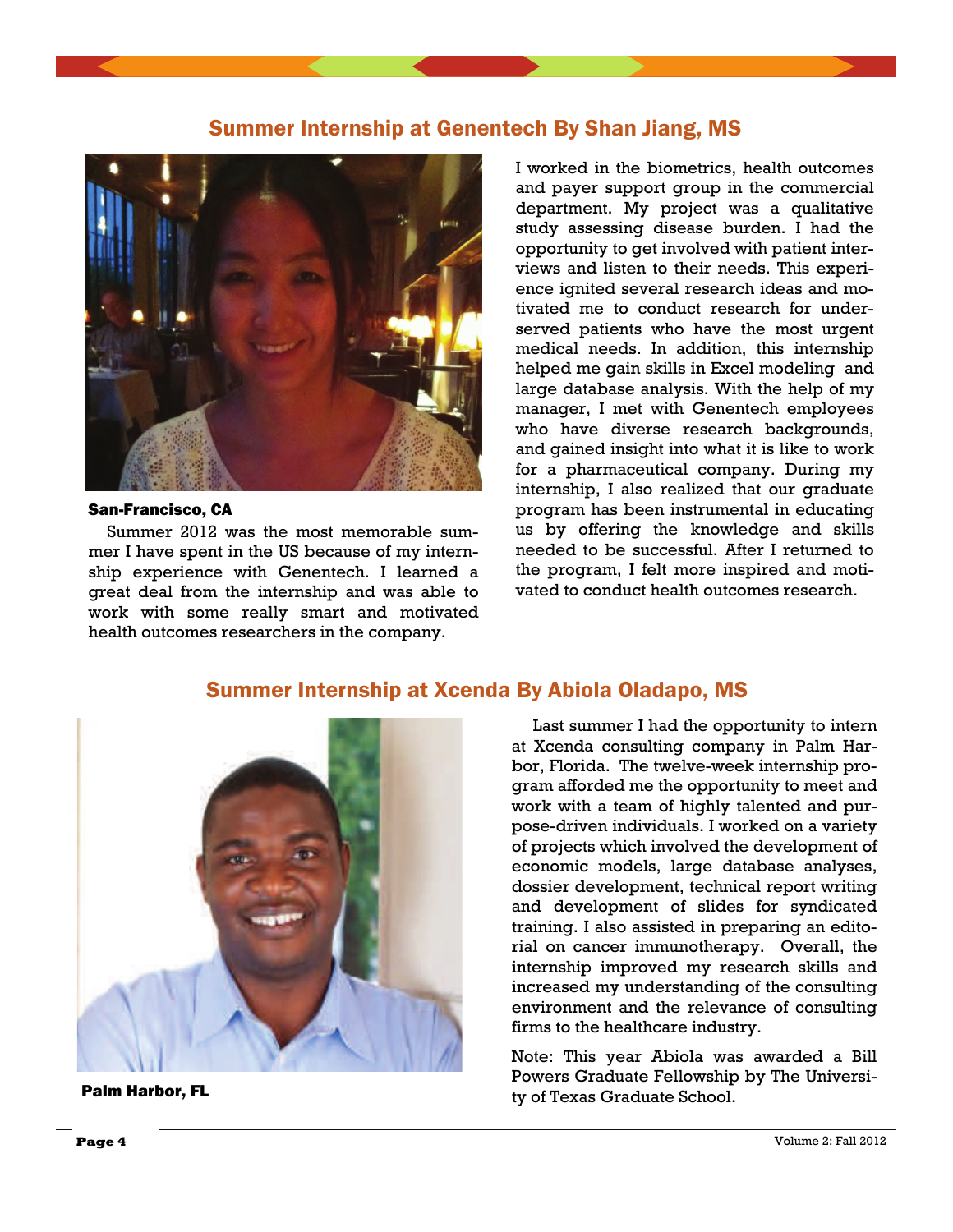## Summer Internship at Bayer By Hitesh Chandwani, MS



#### New York, NY

 I worked as a Global Health Economics and Outcomes Research (GHEOR) intern this past Summer at Bayer HealthCare Pharmaceuticals in New Jersey, USA. Under the mentorship of Dr. Adriana Valderrama, I had the opportunity to assist in the development of a global value dossier for an oncology indication; conduct a project on the potential impact of real-world data on market access and value proposition of a product to help educate the regulatory and medical affairs functions in the company; and review analysis plans for cost-effectiveness projects and a systematic review. Overall, it was an enriching experience. The 12-week internship illustrated the collaborative nature of work in a pharmaceutical company.

 Every project that we worked on included interfacing with vendors/consulting firms as well as teams from marketing, clinical development, advocacy, pricing, and regional and local HEOR groups.

 The skills emphasized by the Health Outcomes and Pharmacy Practice (HOPP) division at UT helped tremendously in climbing the steep learning curve that I faced at Bayer. I got a chance to apply the training I have received at UT over the last three years including knowledge about health systems in different countries, modeling techniques, epidemiologic methods, and statistics. The regular Monday morning seminars at UT ensured that I was confident during my presentations to various audiences in the company as well as helped me answer their questions with poise.

 For anyone interested in working in the pharmaceutical industry after graduation, I highly recommend an internship experience. Some aspects of the application of the knowledge we gain in school can only be understood with practical experience. That being said, the HOPP program at UT really helps in making that practical experience meaningful.

**Dear Alumni, if your company or institution is offering a summer internship position, please send a note to Dr. Karen Rascati at** 

**krascati@mail.utexas.edu** 

**Newsletter Editor : Tatiana Makhinova Newsletter Faculty Advisor: Dr. Karen Rascati**